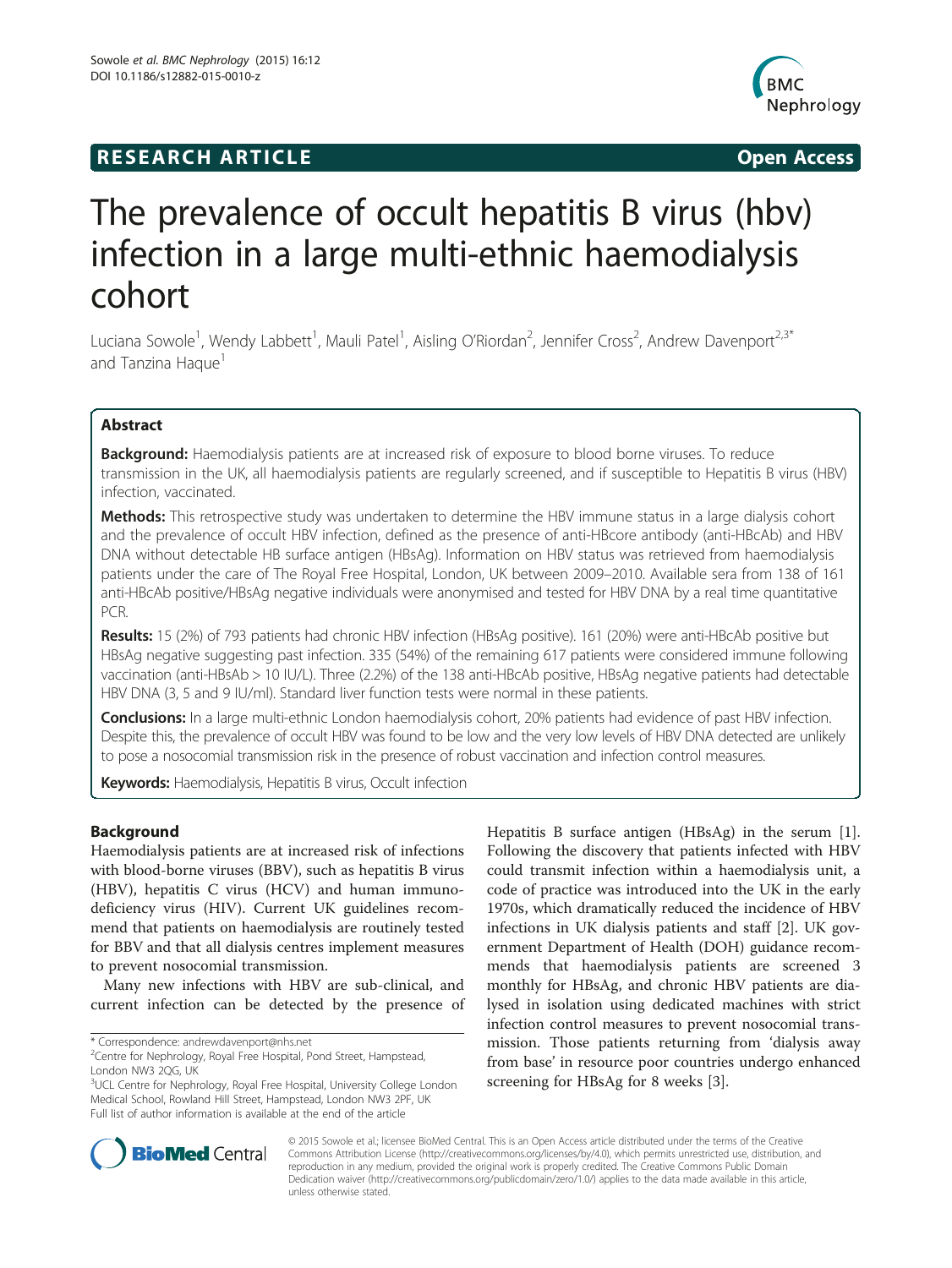The presence of HBV core antibody (anti-HBcAb) in blood with or without anti-HB surface antibody (anti-HBsAb) is considered as evidence of past HBV infection, and these patients are considered non-infectious and HBV DNA is therefore not routinely tested in this group. However, occult HBV infection, defined as the presence of anti-HBcAb and HBV DNA in blood without any detectable HBsAg, has been described in these 'HBV past infection' patients. As such, it has been suggested that there may be a potential risk of patients with occult HBV transmitting infection within dialysis units, as these patients are not isolated or segregated from other dialysis patients.

One of the mainstays of preventing HBV transmission within haemodialysis units is the establishment of a robust vaccination programme. Patients with chronic kidney disease (CKD) exhibit specific and non-specific defects in both humoral and cellular immune responses [[4\]](#page-4-0). As a result, the response to Hepatitis B vaccination is lower in haemodialysis patients compared with the general population. Vaccination is therefore advised early in the course of the renal disease, using a double vaccine dose (40 microgrammes) and a 4 rather than 3 dose schedule [\[5](#page-4-0)]. It is estimated that 45–66% of patients with CKD develop adequate anti-HBs responses, and however levels decline more rapidly in comparison with immunocompetent individuals [[6\]](#page-4-0). Anti-HBsAb levels above 10 IU/L are considered to be protective.

#### **Objectives**

We wished to determine the HBV immune status of our cohort and the prevalence of occult HBV infection in a large inner city haemodialysis program following current UK guidelines for HBV vaccination, and whether occult HBV infection posed a potential risk for transmission within a haemodialysis unit despite following national policy.

#### Study design and methods

The study population comprised 793 adult patients undergoing haemodialysis at The Royal Free Hospital and its satellite dialysis units in 2009–2010. Demographic data on age and ethnic origin were collected from the Renal database. A systematic search for Virology results (using the Pathology reporting system) was carried out for each patient. Information was gathered on the Hepatitis B surface antigen (HBsAg), core total antibody (anti-HBc), surface antibody (anti-HBs), Hepatitis C and HIV status. Note was made of the date of administration of each vaccination, and if no such record existed, it was recorded as 'no vaccination documented'. The data was then analysed by initially identifying patients with current or past Hepatitis B infection and categorising the remaining patients according to their immune status i.e. those with an anti-HBs level > 10 IU/L were classified as immune versus <10 IU/L (nonimmune). Stored serum samples from anti-HBcAb positive, HBsAg negative patients were anonymised and tested for HBV DNA by an in-house real time quantitative PCR assay with a lower level of detection of 1.5 IU/ml [[7](#page-4-0)].

Statistical analysis was performed using Chi Square test with Yates Correction, using GraphPad Prism 5 Graph Pad, San Diego, USA). HBV immunity was compared between the White ethnic group and other ethnic groups (excluding the 'not stated' groups).

This retrospective audit complied with the UK National Health Service (NHS) guidelines for clinical audit and service development, and had appropriate approval. Individual patient consent was waived by the Royal Free Hospital Research and Development office as the audit complied with NHS guidelines (UK NHS guidelines for clinical audit and service development, available at [http://](http://www.hra-decisiontools.org.uk/ethics/) [www.hra-decisiontools.org.uk/ethics/](http://www.hra-decisiontools.org.uk/ethics/), and [http://www.hra.](http://www.hra.nhs.uk/research-community/before-you-apply/determine-whether-your-study-is-research/) [nhs.uk/research-community/before-you-apply/determine](http://www.hra.nhs.uk/research-community/before-you-apply/determine-whether-your-study-is-research/)[whether-your-study-is-research/](http://www.hra.nhs.uk/research-community/before-you-apply/determine-whether-your-study-is-research/)). Anonymised data were collected from virology laboratory tests that had been performed as part of the routine clinical care of kidney dialysis patients in keeping with the Royal Free Hospital Trust policy and no patient identifiable data was used. No children were included in this audit of adult patients.

#### Results

The demographic characteristics of the dialysis population are shown in Figures [1](#page-2-0) and [2](#page-2-0). Age ranged from 23 to 99 years with a median of 66 years. Seventy nine percent of the patients were  $\geq 50$  years of age (Figure [1](#page-2-0) distribution of patient ages). This inner city patient cohort came from a wide range of ethnic backgrounds (Figure [2](#page-2-0) distribution of patient ethnicity).

Fifteen (2%) of the 793 patients were HBsAg positive and anti-HBcAb positive for over at least 6 months or more with detectable HBV DNA in blood indicating chronic HBV infection. A total of 161 patients (20%) were anti-HBcAb positive but HBsAg negative and were therefore considered to have had past HBV infection (Table [1](#page-3-0)). One hundred and thirty nine patients (86%) also had HBsAb and the remaining 22 (14%) were isolated HBcAb positive. Of note, patients with past HBV infection were more likely to be from ethnic groups other than White (79% other ethnic groups versus 18% White (Table [2](#page-3-0) distribution of patient ethnicity).

335 of the remaining 617 patients (54%; overall 42% of 793 patients) were immune to HBV through vaccination with anti-HBsAb levels of >10 IU/L (Table [1\)](#page-3-0). 282 patients (46%) were non-immune to HBV. The ethnicities of those with vaccine induced immunity are presented in Table [2](#page-3-0). Analysis of our data showed that patients from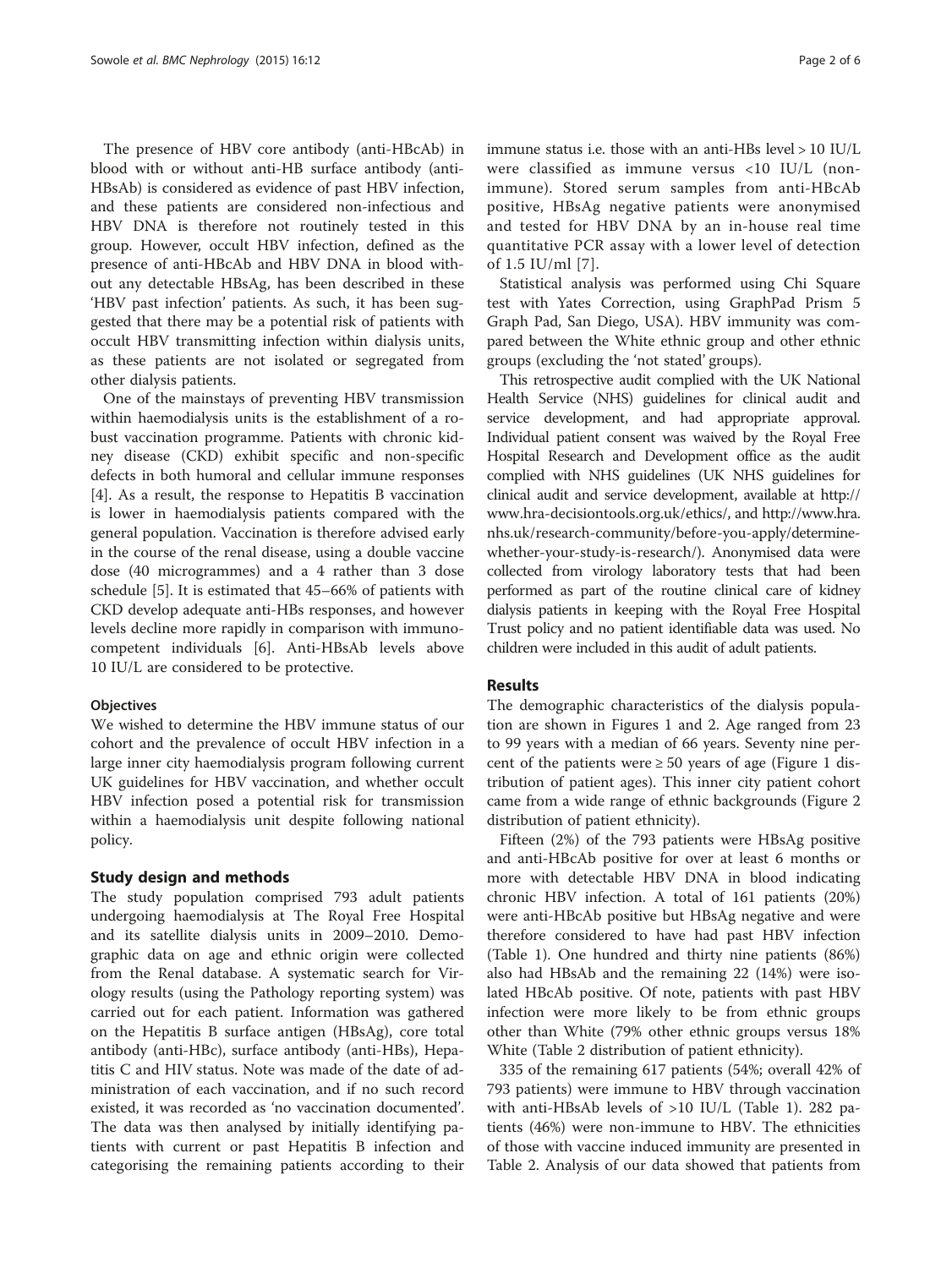<span id="page-2-0"></span>

the Caucasoid ethnic group were more likely to respond to vaccination and developed immunity compared with patients from the other ethnic groups (two-tailed  $p =$ 0.041).

Serum samples were available for HBV DNA testing from 138 of the 161 patients who were anti-HBcAb positive and HBsAg negative. Of these, 126 patients also had anti-HBsAb. Three of 138 anti-HBcAb positive patients had very low levels of HBV DNA detected by PCR (3, 5 and 9 IU/ml respectively). The prevalence of occult HBV infection was therefore 2.2% in the test group, and 0.4% in the overall dialysis cohort. One patient was anti-HBcAb positive/anti-HBs Ab positive (from 'any other ethnic group') and two were isolated anti-HBc Ab positive (from 'any other ethnic group- Greek' and 'other Asian origin'- Chinese). Standard liver function tests were within the normal reference ranges in all three of these patients, and no patient had a history of liver disease, or co-infection with hepatitis C or blood transfusion prior to the positive sample.

Twenty five (3%) out of the 793 patients had current hepatitis C infection and were hepatitis C RNA positive. The prevalence of HIV antibody positivity (with or without HIV RNA suppression) in our cohort was 2% (16 out of 793).

#### Discussion

Occult Hepatitis B infection is characterized by the presence of HBV DNA without detectable HBsAg, with or without the presence of HBV antibodies outside the

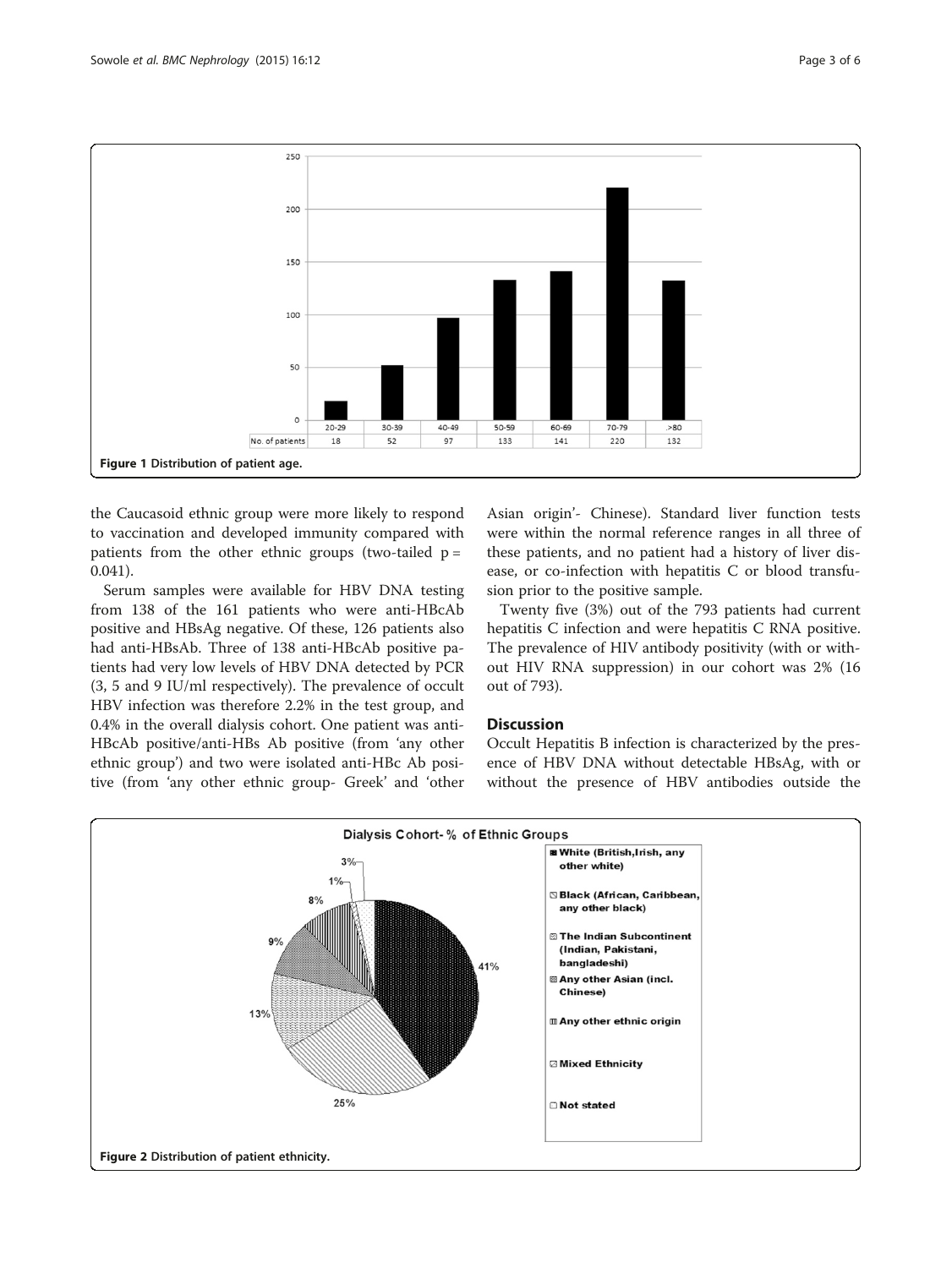|                                | Hepatitis B surface anigen<br>(HBsAg) | Hepatitis B core antibody<br>(anti-HBcAb) | Hepatitis B surface antibody<br>(anti-HBsAb) | Number of<br>patients |
|--------------------------------|---------------------------------------|-------------------------------------------|----------------------------------------------|-----------------------|
| HBV immune via<br>vaccination  | Negative                              | Negative                                  | Positive                                     | 335 (42%)             |
| <b>Chronic HBV infection</b>   | Positive                              | Positive                                  | Negative                                     | 15 (2%)               |
| Past Hepatitis B<br>infection  | Negative                              | Positive                                  | Positive                                     | 139 (17%)             |
| Past Hepatitis B<br>infection* | Negative                              | Positive                                  | Negative                                     | 22 (3%)               |
| Non-immune                     | Negative                              | Negative                                  | Negative                                     | 282 (36%)             |

#### <span id="page-3-0"></span>Table 1 Hepatitis B status of our haemodialysis cohort

\*Patients who have acquired natural immunity due to prior exposure to hepatitis B.

acute phase window period [[8\]](#page-4-0). A number of possible mechanisms have been suggested for the pathogenesis of occult Hepatitis B infection, although it is most likely multifactorial, depending upon both host and viral factors. The majority of cases are secondary to overt HBV infection and represent a residual low level viraemia suppressed by a robust immune response, together with abnormal histological findings on liver biopsy which developed either during the acute or chronic phase of HBV infection [[9,10\]](#page-4-0).

In our study, a sensitive real time quantitative PCR assay was used to determine the presence of occult Hepatitis B infection in a large cohort of inner city adult patients receiving maintenance haemodialysis. We did find occult HBV, although the prevalence and levels of detectable circulating HBV were low.

Some studies have observed a low level of occult HBV in haemodialysis patients in countries that may not employ the isolation and screening policies in combination with active vaccination followed in the UK. In a multicentre study of 289 haemodialysis patients in Tehran, Iran, Aghakhani et al. reported that HBV DNA was detected at levels <50 IU/ml in 9 of the 18 patients who were anti-HBcAb positive/anti-HBsAb negative [[11\]](#page-4-0). On the other hand, Fabrizi et al. isolated anti-HBcAb in 20.8% of their Italian patients but did not find any cases of occult HBV in their study group [[12](#page-4-0)]. Similarly Jardim et al. also did not detect HBV DNA in 34 haemodialysis patients dialysing in Brazil who were anti-HBcAb positive [\[13](#page-4-0)].

In non-haemodialysis patients Kang et al., described 4 out of 230 Korean patients with 'anti-HBcAb alone' were found to have very low levels of HBV DNA [[14\]](#page-4-0). Vitale et al. from Italy, set out to determine whether anti-HBcAb in isolation can be used as a marker of 'occult' HBV in patients with or without HCV infection. The patient group consisted of asymptomatic outpatients referred for routine testing for viral hepatitis, drug users and patients with hepatocellular carcinoma (HCC). A total of 223 sera from non-haemodialysis patients were found to have 'anti-HBcAb alone', and of these 9 (4.0%) patients were found to have a detectable HBV DNA [[15](#page-4-0)].

The prevalence of HBV infection varies from country to country, and as such one would expect that occult HBV would similarly vary with geographic distribution. Previous smaller studies have supported our findings that overall rates of occult HBV in haemodialysis cohorts appear to be low. In the vast majority of these occult 'infections' the viral load levels are also consistently low. Although in theory these patients may pose a nosocomial transmission risk, the detection of HBV DNA does not always indicate infectivity or disease progression, therefore it has been proposed that a more comprehensive term such as 'occult Hepatitis B' rather than 'occult Hepatitis B infection' is used [\[16](#page-4-0)].

| <b>Ethnicity</b>                                         | Past hepatitis B infection | Vaccine induced immunity |  |
|----------------------------------------------------------|----------------------------|--------------------------|--|
| White (British, Irish, any other white)                  | 29                         | 147                      |  |
| Black (African, Caribbean, any other black)              | 73                         | 77                       |  |
| The Indian Subcontinent (Indian, Pakistani, Bangladeshi) | 19                         | 49                       |  |
| Any other Asian (incl. Chinese)                          | 16                         | 25                       |  |
| Any other ethnic origin                                  | 15                         | 26                       |  |
| <b>Mixed Ethnicity</b>                                   | 4                          | 4                        |  |
| Not stated                                               |                            |                          |  |
| TOTAL NO.                                                | 161                        | 335                      |  |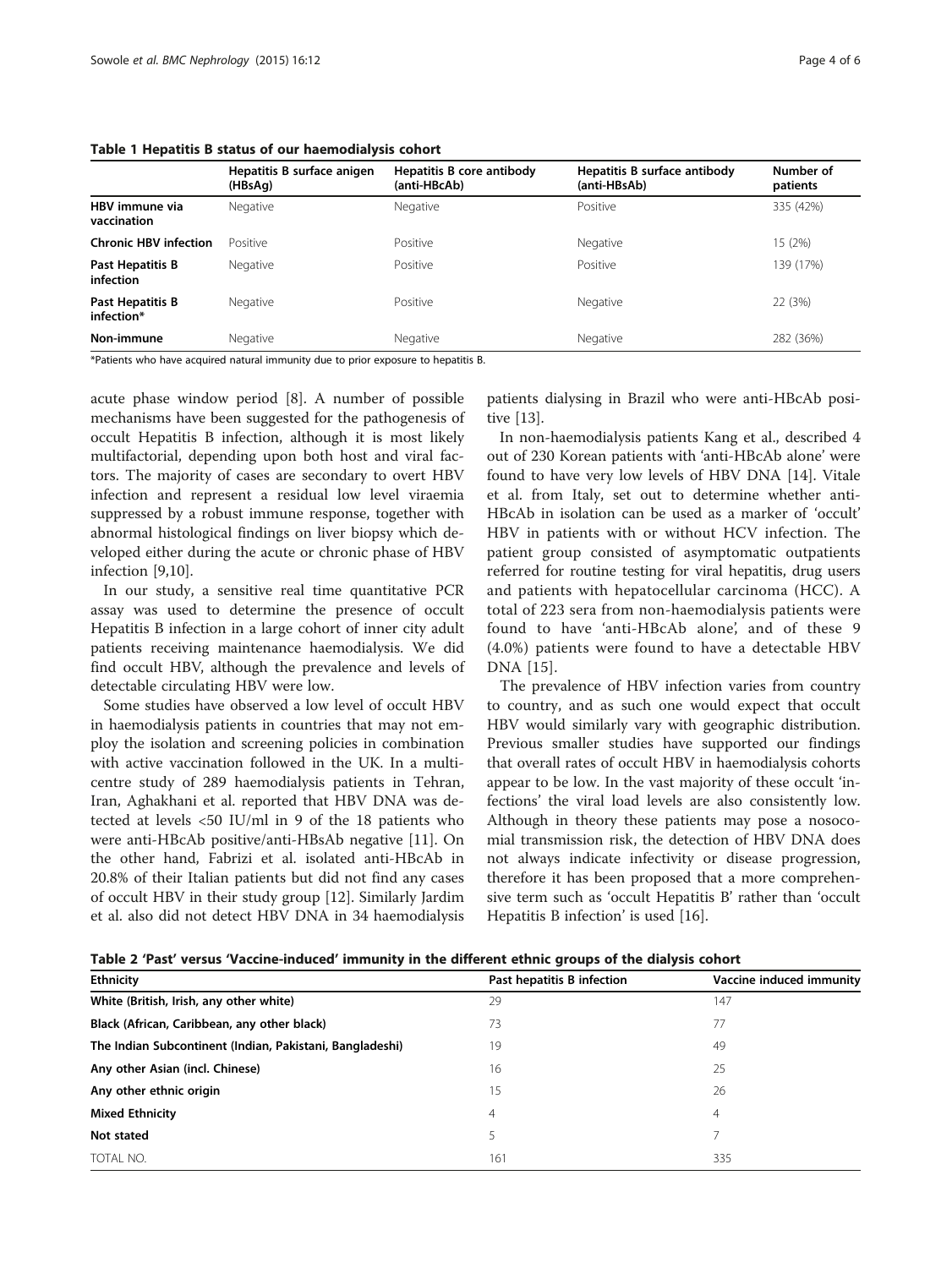<span id="page-4-0"></span>It is difficult to ascertain the exact levels of HBV DNA in blood that may lead to transmission in the haemodialysis setting. The UK Department of Health guidelines recommend that HBV infected healthcare workers can be allowed to perform exposure prone procedures if their HBV DNA level is suppressed to <1,000 copies/ml (around 250 IU/ml) [\[17](#page-5-0)].

Although we follow the current UK practice of isolating patients with chronic hepatitis B infection, and implement practices designed to prevent nosocomial infection within our dialysis centres, we did detect a number of patients with occult hepatitis B which may reflect our inner city, multi-ethnic practice, as in our haemodialysis cohort, 62.5% of patients are considered HBV immune, either through vaccination of due to past infection. Although we could detect circulating HBV in a small number of HBsAg negative patients, the low levels of circulating HBV DNA we detected in our cohort are unlikely to pose a real risk of nosocomial transmission in clinical practice based on following universal precautions, and particularly if a robust HBV vaccination programme is implemented in haemodialysis units. However it is especially important that vaccination is provided early in patients with CKD thought to be at risk of requiring renal replacement therapy, as it has been shown that these individuals have an impaired response to vaccination once established on haemodialysis. In our cohort, patients from the Caucasoid ethnic group showed better vaccination-induced immune response than patients from other ethnic groups  $(p =$ 0.041). The ethnic difference in vaccine response is not well understood, although a recent study suggests that certain human leukocyte antigen (HLA) tissue types are associated with non-responsiveness to HBV vaccination and that different HLA types of the ethnic groups should be considered when evaluating vaccine responses [\[18](#page-5-0)].

### Conclusions

The strength of our audit is our large multi-ethnic haemodialysis cohort in North Central London, with 20% of patients having evidence of previous infection with HBV. Despite this, the prevalence of patients having circulating detectable HBV viraemia (occult HBV) was found to be low and the reassuringly the very low levels of HBV DNA detected are very unlikely to pose a nosocomial transmission risk to other kidney haemodialysis patients in the presence of robust active vaccination program against HBV and appropriate infection control measures. As we only measured HBV on one occasion the limitation of our study is that we cannot exclude that at other times patients may have higher circulating viral DNA levels and may pose a risk of blood borne infection which could be increased in centres without an active vaccination program or infection control policies.

#### Competing interests

The authors declare that they have no competing interests.

#### Authors' contributions

TH, JC and AD proposed the project. TH designed and led the project. LS collected clinical and laboratory data. TH and LS analysed the data. WL and MP carried out laboratory tests. AO'R advised on the project. Statistical analysis was by TH and LS. LS wrote the first draft and all authors read and approved final draft.

#### Author details

<sup>1</sup>Department of Virology, Royal Free Hospital, Pond Street, Hampstead, London NW3 2QG, UK. <sup>2</sup>Centre for Nephrology, Royal Free Hospital, Pond Street, Hampstead, London NW3 2QG, UK. <sup>3</sup>UCL Centre for Nephrology, Royal Free Hospital, University College London Medical School, Rowland Hill Street, Hampstead, London NW3 2PF, UK.

#### Received: 2 July 2014 Accepted: 27 January 2015 Published online: 06 February 2015

#### References

- 1. Kozeil MJ, Thio CL. Hepatitis B virus and hepatitis delta virus. In: Mandell, Douglas, and Bennett's Principles and Practice of Infectious Diseases, vol. 2. 7th ed. 2010. p. 2059–95.
- 2. Good Practice Guidelines for Renal Dialysis/Transplantation Units: Prevention 2and Control of Blood-borne Virus Infection. Department of Health; 2002. [http://webarchive.nationalarchives.gov.uk/+/www.dh.gov.uk/en/](http://webarchive.nationalarchives.gov.uk/+/www.dh.gov.uk/en/Publicationsandstatistics/Publications/PublicationsPolicyAndGuidance/DH_4005752) [Publicationsandstatistics/Publications/PublicationsPolicyAndGuidance/](http://webarchive.nationalarchives.gov.uk/+/www.dh.gov.uk/en/Publicationsandstatistics/Publications/PublicationsPolicyAndGuidance/DH_4005752) [DH\\_4005752](http://webarchive.nationalarchives.gov.uk/+/www.dh.gov.uk/en/Publicationsandstatistics/Publications/PublicationsPolicyAndGuidance/DH_4005752).
- 3. Guidelines for dialysis away from base. Addendum. Good Practice Guidelines for Renal Dialysis/Transplantation Units: Prevention and Control of Blood-borne Virus Infection. Department of Health; 2010. [https://www.](https://www.gov.uk/government/publications/prevention-and-control-of-blood-borne-virus-infection-addendum-guidelines-for-dialysis-away-from-base) [gov.uk/government/publications/prevention-and-control-of-blood-borne](https://www.gov.uk/government/publications/prevention-and-control-of-blood-borne-virus-infection-addendum-guidelines-for-dialysis-away-from-base)[virus-infection-addendum-guidelines-for-dialysis-away-from-base](https://www.gov.uk/government/publications/prevention-and-control-of-blood-borne-virus-infection-addendum-guidelines-for-dialysis-away-from-base).
- 4. McNulty CAM, Bowen JK, Williams AJ. Hepatitis B vaccination in predialysis chronic renal failure patients a comparison of two vaccination schedules. Vaccine. 2005;23:4142–7.
- 5. Ahmadi F, Ramezani M, Razeghi E, Ranjbarnovin N, Khazaeipour Z. A randomized controlled trial of two schedueles of hepatitis B vaccination in predialysed chronic renal failure patients. Hepat Mon. 2011;12(5):344–8.
- 6. Immunisation against Infectious disease. Hepatitis B virus. Chapter 18. Department of Health; 2006. [http://www.gov.uk/government/uploads/system/](http://www.gov.uk/government/uploads/system/uploads/attachment_data/file/263311/Green_Book_Chapter_18_v2_0.pdf) [uploads/attachment\\_data/file/263311/Green\\_Book\\_Chapter\\_18\\_v2\\_0.pdf](http://www.gov.uk/government/uploads/system/uploads/attachment_data/file/263311/Green_Book_Chapter_18_v2_0.pdf) accessed 3rd Feb 2015.
- 7. Garson JA, Grant PR, Ayliffe U, Ferns RB, Tedder RS. Real-time PCR quantitation of hepatitis B virus DNA using automated sample preparation and murine cytomegalovirus internal control. J Virol Methods. 2005;126(1–2):201–13.
- 8. Allain JP. Occult hepatitis B virus infection. Transfus Clin Biol. 2004;11:18–25.
- 9. Ozaslan E, Purnak T. Controversies about occult hepatitis B virus infection. World J Gastroenterol. 2009;15:4986–7.
- 10. Said ZN. An overview of occult hepatitis B virus infection. World J Gastroenterol. 2011;17(15):1927–38.
- 11. Aghakhani A, Banifazl M, Kalantar E, Eslamifar A, Ahmadi F, Razeghi E, et al. Occult hepatitis B virus infection in haemodialysis patients with isolated hepatitis B core antibody: a multicentre study. Ther Apher Dial. 2010;14 (3):349–53.
- 12. Fabrizi F, Messa PG, Lunghi G, Aucella F, Bisegna S, Mangano S, et al. Occult hepatits B virus infection in dialysis patients: a multicentre survey. Aliment Pharmacol Ther. 2005;21:1341–7.
- 13. Jardim RN, Gonçales NS, Pereira JS, Fais VC, Gonçales Junior FL. Occult hepatitis B virus infection in immunocompromised patients. Braz J Infec Dis. 2008;12:300–5.
- 14. Kang SY, Kim MH, Lee WI. The prevalence of "anti-HBc alone" and HBV DNA detection among anti-HBc alone in Korea. J Med Virol. 2010;82:1508–14.
- 15. Vitale F, Tramuto F, Orlando A, Vizzini G, Meli V, Cerame G, et al. Can the serological status of "anti-HBc alone" be considered a sentinel marker for detection of "occult" HBV infection? J Med Virol. 2008;80:577–82.
- 16. Hollinger FB, Sood G. Occult hepatitis B virus infection: a covert operation. J Viral Hepat. 2010;17:1–15.